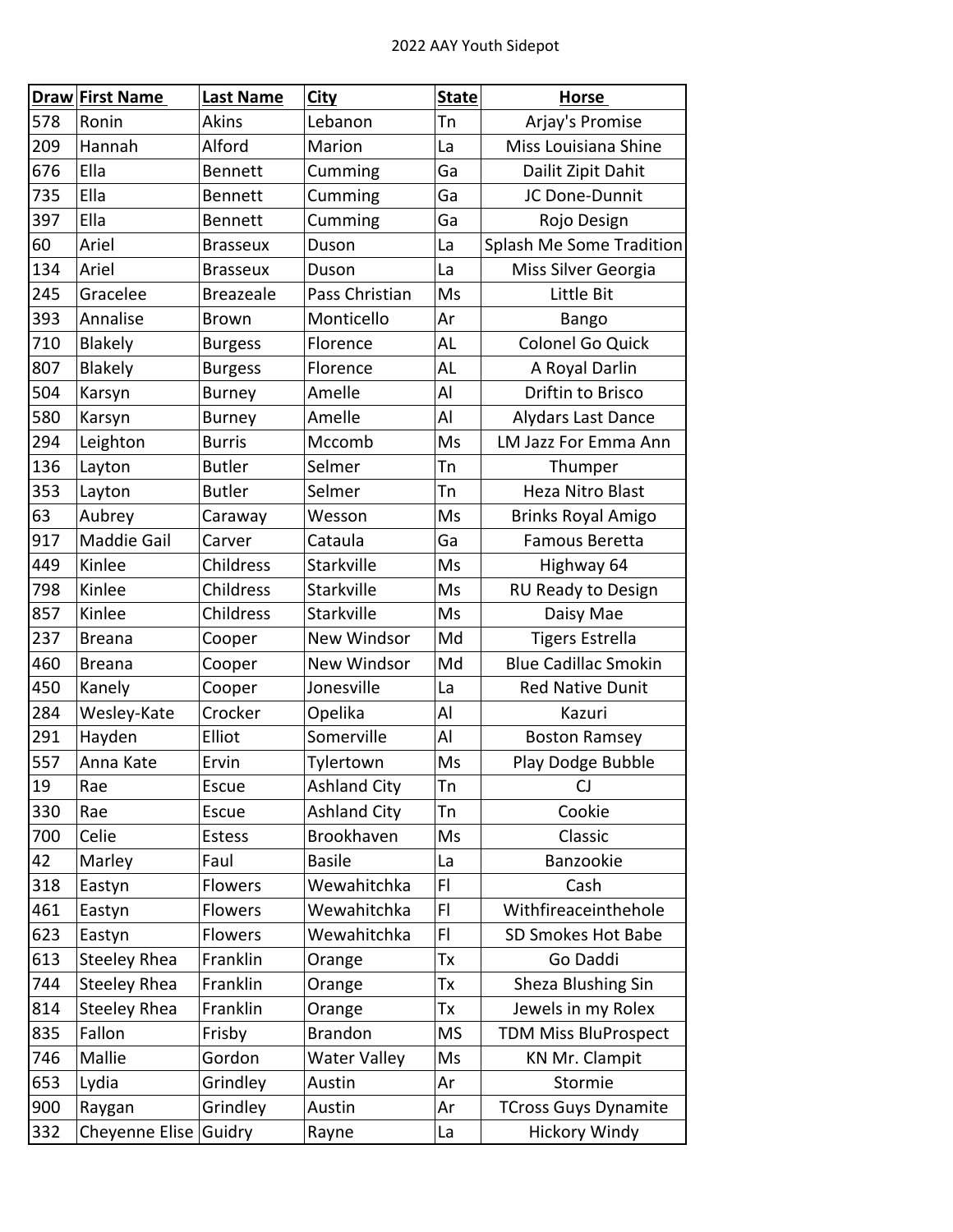|     | Draw First Name        | <b>Last Name</b>       | <b>City</b>         | <b>State</b> | <b>Horse</b>                 |
|-----|------------------------|------------------------|---------------------|--------------|------------------------------|
| 779 | Cheyenne Elise         | Guidry                 | Rayne               | La           | LR I Gotta Be Kidden         |
| 18  | Chloe Elizabeth Guidry |                        | Rayne               | La           | Tea Time At Six              |
| 594 | Chloe Elizabeth Guidry |                        | Rayne               | La           | I Prefer You                 |
| 58  | Addison                | Guillory               | Wesson              | Ms           | Miss Playboy Sug             |
| 50  | <b>Bailey</b>          | Hagler                 | Gordo               | Al           | <b>DMR Guys Famous Perks</b> |
| 732 | Maddison               | Hammond                | Stephenville        | TX           | The Last Handyman            |
| 929 | <b>Brea</b>            | Harper                 | <b>Cross Plains</b> | ΤN           | Nugget                       |
| 817 | Gracie                 | Harris                 | Columbia            | TN           | Rapid Regent                 |
| 921 | <b>Braylee</b>         | <b>Hicks</b>           | Lucedale            | <b>MS</b>    | <b>Treasured Twist</b>       |
| 637 | Cambry                 | <b>Hicks</b>           | Lucedale            | <b>MS</b>    | Rooster                      |
| 263 | Mattie                 | Holly                  | <b>Brandon</b>      | Ms           | Zippo Bueno Taito            |
| 344 | Mattie                 | Holly                  | <b>Brandon</b>      | Ms           | <b>Fancy Lacey Pants</b>     |
| 611 | Lakynn                 | Hooper                 | McEwen              | <b>TN</b>    | Amen Tucker                  |
| 838 | Alayna                 | Horne                  | Glenwood            | GA           | <b>Breezer</b>               |
| 923 | Chloe                  | Isbell                 | Trussville          | Al           | First Place Runner-Dallas    |
| 161 | Darlie                 | Jackson                | Tylertown           | Ms           | Jalepeno Moon                |
| 369 | Ellie                  | Jeffreys               | Madison             | Ms           | Alabama Bully Bug            |
| 906 | Ellie                  | Jeffreys               | Madison             | Ms           | Diamond Stairlight           |
| 94  | Zaylee                 | Johnson                | Mt. Hope            | Al           | JL Smokin Kat                |
| 141 | Zaylee                 | Johnson                | Mt. Hope            | Al           | <b>RSS Amanda Barsmoke</b>   |
| 853 | Zaylee                 | Johnson                | Mt. Hope            | Al           | Bayou Fame                   |
| 542 | Addison                | <b>Krieg</b>           | <b>Broussard</b>    | La           | Raise a Blue Easy            |
| 433 | Lindy                  | Ladner                 | Kiln                | Ms           | Wrangler                     |
| 463 | Paisley                | Lawson                 | Odenville           | Al           | <b>Aces Risky Business</b>   |
| 171 | Maycie                 | Logan                  | Ellisville          | Ms           | Smoken Encender (F.e.)       |
| 338 | MaryGrace              | Maluda                 | Northport           | Al           | Cleo                         |
| 162 | Teegan                 | Masterson              | Ward                | Ar           | JRS PR Double 008            |
| 306 | Charlee                | McCarty                | Mathiston           | Ms.          | Terrie                       |
| 132 | Mia                    | McCoy                  | <b>Vine Grove</b>   | Кy           | Seductive Firewater          |
| 553 | Karoline               | McILain                | Petal               | Ms           | Thunder                      |
| 165 | Lak                    | McLeod                 | Lucedale            | Ms           | Grey Baby                    |
| 221 | Kynzli                 | Miller                 | Aubrun              | $\mathsf{I}$ | Lil French Flirt             |
| 324 | Kynzli                 | Miller                 | Aubrun              | $\mathsf{I}$ | Dashin Sharp                 |
| 531 | Josie                  | Montgomery             | <b>Beech Bluff</b>  | Tn           | <b>Blulittesandtickets</b>   |
| 831 | Josie                  | Montgomery Beech Bluff |                     | Tn           | <b>Boltilious</b>            |
| 646 | bella Starr            | Morrison               | Grandfield          | Ok           | Skeeter                      |
| 797 | <b>Bella Starr</b>     | Morrison               | Grandfield          | Ok           | French Trigger Man           |
| 199 | Karsyn                 | Morse                  | Hazlehurst          | Ms           | Cow Creek Poco               |
| 30  | Trey                   | Mundy                  | <b>Ashland City</b> | Tn           | Midnight                     |
| 142 | <b>Trey</b>            | Mundy                  | <b>Ashland City</b> | Tn           | <b>Trixie</b>                |
| 486 | <b>Trey</b>            | Mundy                  | <b>Ashland City</b> | Tn           | Sugar Candy                  |
| 107 | Addison                | <b>Myers</b>           | Cleveland           | Ga           | <b>Bless All</b>             |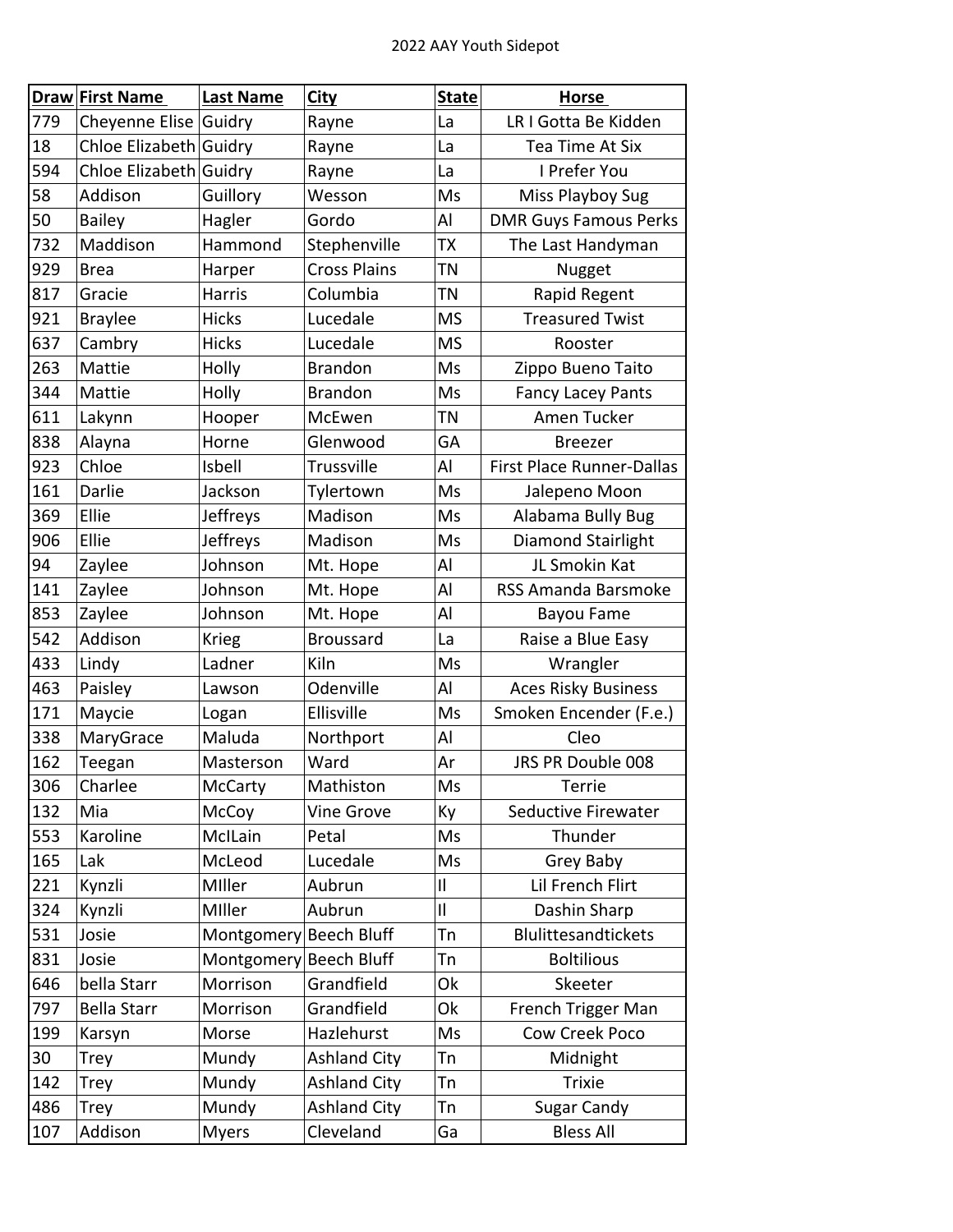|     | <b>Draw First Name</b> | <b>Last Name</b> | City                | <b>State</b> | <b>Horse</b>                |
|-----|------------------------|------------------|---------------------|--------------|-----------------------------|
| 205 | Jaidyn                 | Ornelas          | Weatherford         | Tx           | Hand Me Downz               |
| 436 | Jaidyn                 | Ornelas          | Weatherford         | Tx           | One Perfect Bully           |
| 519 | Jaidyn                 | Ornelas          | Weatherford         | Tх           | A Fun Frenchman             |
| 123 | Keilee                 | Pearce           | Wilmer              | Al           | Pops Marlboro Man           |
| 64  | Lyla                   | Pearson          | Clinton             | $\mathbf{I}$ | Rsksmartlittlejasper        |
| 502 | Lyla                   | Pearson          | Clinton             | $\mathbf{I}$ | Surfin Saga                 |
| 658 | Lillian                | Peffley          | Slidell             | La           | Shining Little Lena         |
| 684 | Landon                 | Pickett          | Bathpage            | TN           | <b>Duke</b>                 |
| 778 | Sophie                 | Plunk            | Adamsville          | Tn           | Cheyenne's Honor            |
| 688 | <b>Brylee Grace</b>    | Reed             | Golden              | <b>MS</b>    | TDZ Shes Gone Dashin'       |
| 614 | Shiley                 | Rester           | Leakesville         | <b>MS</b>    | Its OK I'm from Bama        |
| 819 | McLayne                | Rogers           | <b>Cross Plains</b> | Tn           | <b>BD Sweet Success</b>     |
| 920 | McLayne                | Rogers           | <b>Cross Plains</b> | Tn           | Bailey's Gone & Dun It      |
| 567 | Jessie                 | Scogin           | Iron City           | Al           | Marley's Three Kisses       |
| 904 | Jessie                 | Scogin           | Iron City           | Al           | Going Rouge                 |
| 6   | Avery                  | Shelton          | Petersburg          | Tn           | Wild Aristocrat             |
| 106 | Avery                  | Shelton          | Petersburg          | Tn           | Ima Sure Elegant            |
| 896 | Avery                  | Shelton          | Petersburg          | Tn           | Sugar Bar Milady            |
| 649 | Avery                  | Shelton          | Petersburg          | TN           | A Sylin Pepto               |
| 295 | Dani Lynne             | Smith            | Lucedale            | Ms           | Quick To Kill               |
| 423 | Dani Lynne             | Smith            | Lucedale            | Ms           | Patriots Firewater          |
| 217 | Derek                  | Smith            | Pontiac             | $\mathbf{I}$ | <b>Snippy Cowboys Drift</b> |
| 398 | Derek                  | Smith            | Pontiac             | $\mathbf{I}$ | <b>KVS Miss Rare Bully</b>  |
| 588 | Derek                  | Smith            | Pontiac             | $\mathbf{I}$ | Queens Strait Lace          |
| 118 | Layne                  | Smith            | Brookhaven          | Ms           | Josie                       |
| 268 | Layne                  | Smith            | Brookhaven          | Ms           | Sister                      |
| 202 | Avery                  | Stephens         | Ashville            | Al           | Blazey                      |
| 826 | Avery                  | Stephens         | Ashville            | Al           | Geaux Guy Geaux             |
| 745 | Cooper                 | Stone            | Lebanon             | ΤN           | Ty Awerockinalegacy         |
| 899 | Cooper                 | Stone            | Lebanon             | ΤN           | MS Drop of Fame             |
| 802 | Lilly                  | <b>Street</b>    | Charlotte           | Тn           | Tony                        |
| 721 | <b>Brenna</b>          | Strickland       | Kentwood            | La           | JW Cats Kaboom              |
| 781 | Gracelyn               | Stringer         | Foxworth            | <b>MS</b>    | Choochoo                    |
| 474 | Tynleigh               | Swindle          | Cottontown          | ΤN           | Heza Egg Head               |
| 298 | Paisyn                 | Terro            | Rayne               | La           | <b>Ricky Bobby</b>          |
| 479 | Rivers                 | Turner           | Mathiston           | Ms           | Jules Longshank Sox         |
| 75  | Becca Lynn             | Uzzle            | Raymond             | <b>MS</b>    | Django                      |
| 533 | <b>Brylee Grace</b>    | <b>Viars</b>     | Gulfport            | Ms           | Shes Pretty Please          |
| 129 | Kinlee                 | Virtue           | Mountain Grove Mo   |              | Lightning                   |
| 444 | Raylee                 | Virtue           | mountain Grove Mo   |              | Playboys Benita             |
| 99  | Rylee                  | Virtue           | Mountain Grove Mo   |              | LL Ribons N Cactus          |
| 34  | Hartley                | Walker           | Cabool              | Mo           | Cashn In For Fame           |